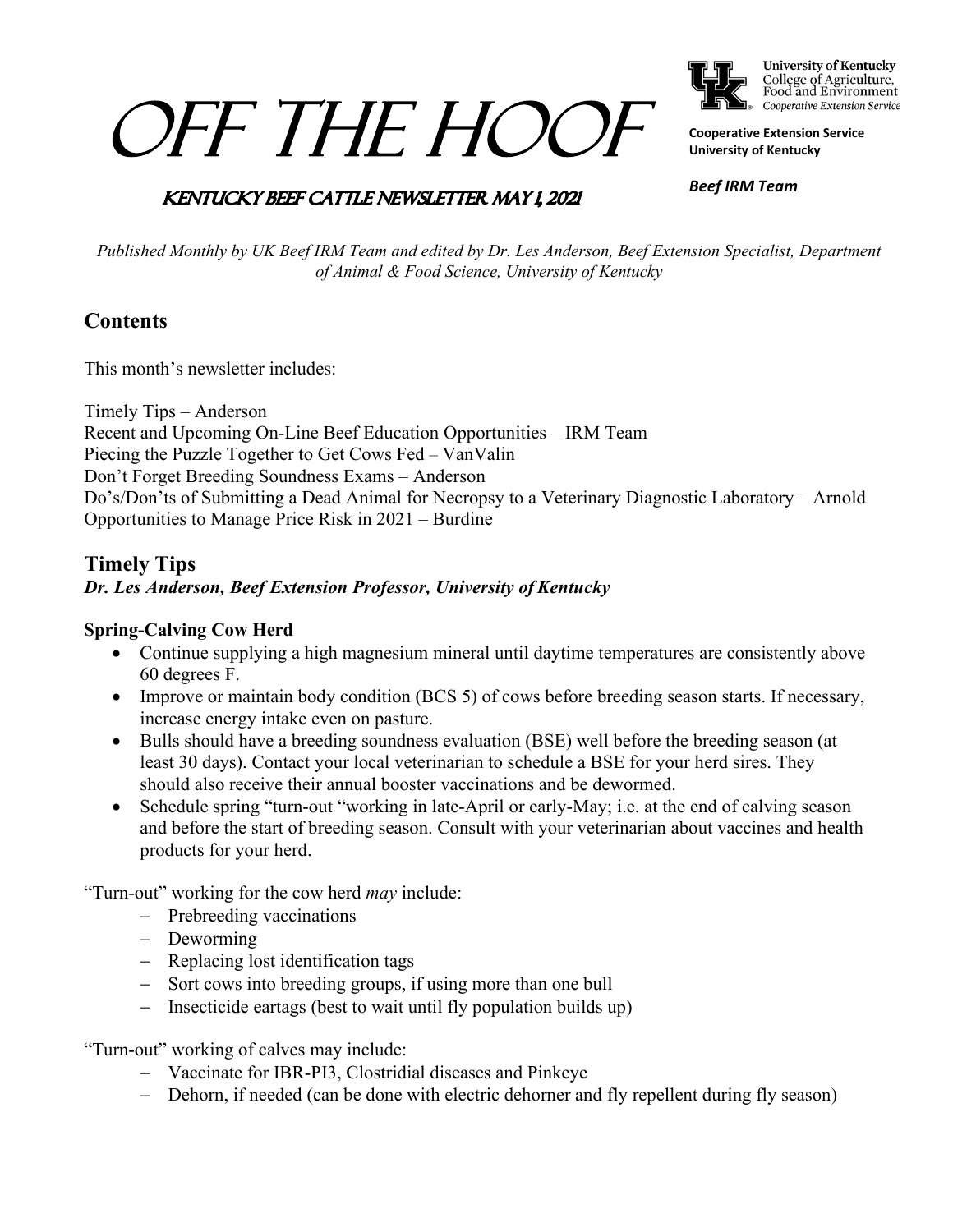- − Castrate and implant male feeder calves (if not done at birth)
- − Deworm
- − Insecticide eartags
- Consider breeding yearling replacement heifers one heat cycle (about 21 days) earlier than cows for "head-start" calving. Mate to known calving-ease bulls.
- Record identification of all cows and bulls in each breeding group.
- Begin breeding cows no later than mid-May, especially if they are on high endophyte fescue. Cows should be in good condition so that conception occurs prior to periods of extreme heat.
- Consider synchronizing estrus in all cows. Exposing late-calving cows and first-calf heifers to a progestin (MGA feed or CIDR device) for 7 days before bull turn out increases pregnancy rates.
- Choose best pastures for grazing during the breeding season. Select those with the best stand of clover and the lowest level of the fescue endophyte, if known. Keep these pastures vegetative by grazing or clipping. *High quality pastures are important for a successful breeding season.*
- If using **artificial insemination:**
	- − Use an experienced inseminator.
	- − Make positive identification of cows and semen used. This will permit accurate records on date bred, return to heat, calving date and sire.
	- − Good handling facilities and gentle working of the cows are essential.
	- − Choose AI sires that will meet your goals and resist the temptation to get your cows bigger.
- Observe breeding pastures often to see if bulls are working. Records cows' heat dates and then check 18-21 days later, for return to heat.

#### **Fall-Calving Herd**

- Pregnancy check the cow herd. Remove open cows at weaning time.
- Plan marketing program for calves. Consider various options, such as maintaining ownership and backgrounding in a grazing program, or precondition and sell in a CPH-45 feeder calf sale.
- Initiate fly control for the cows when fly population builds up.
- Calves may be weaned anytime now but you can take advantage of the spring grass by leaving them on the cow a while or weaning and grazing.

#### **Stockers**

- Keep calves on good pasture and rotate pastures rapidly during periods of lush growth. Manage to keep pastures vegetative for best performance.
- Provide mineral mix with an ionophore.
- Implant as needed.
- Control internal and external parasites.

#### **General**

- Harvest hay. *Work around the weather and cut early before plants become too mature. Harvesting forage early is the key to nutritional quality.* Replenish your hay supply!
- Rotate pastures as needed to keep them vegetative.
- Clip pastures to prevent seedhead formation on fescue and to control weeds.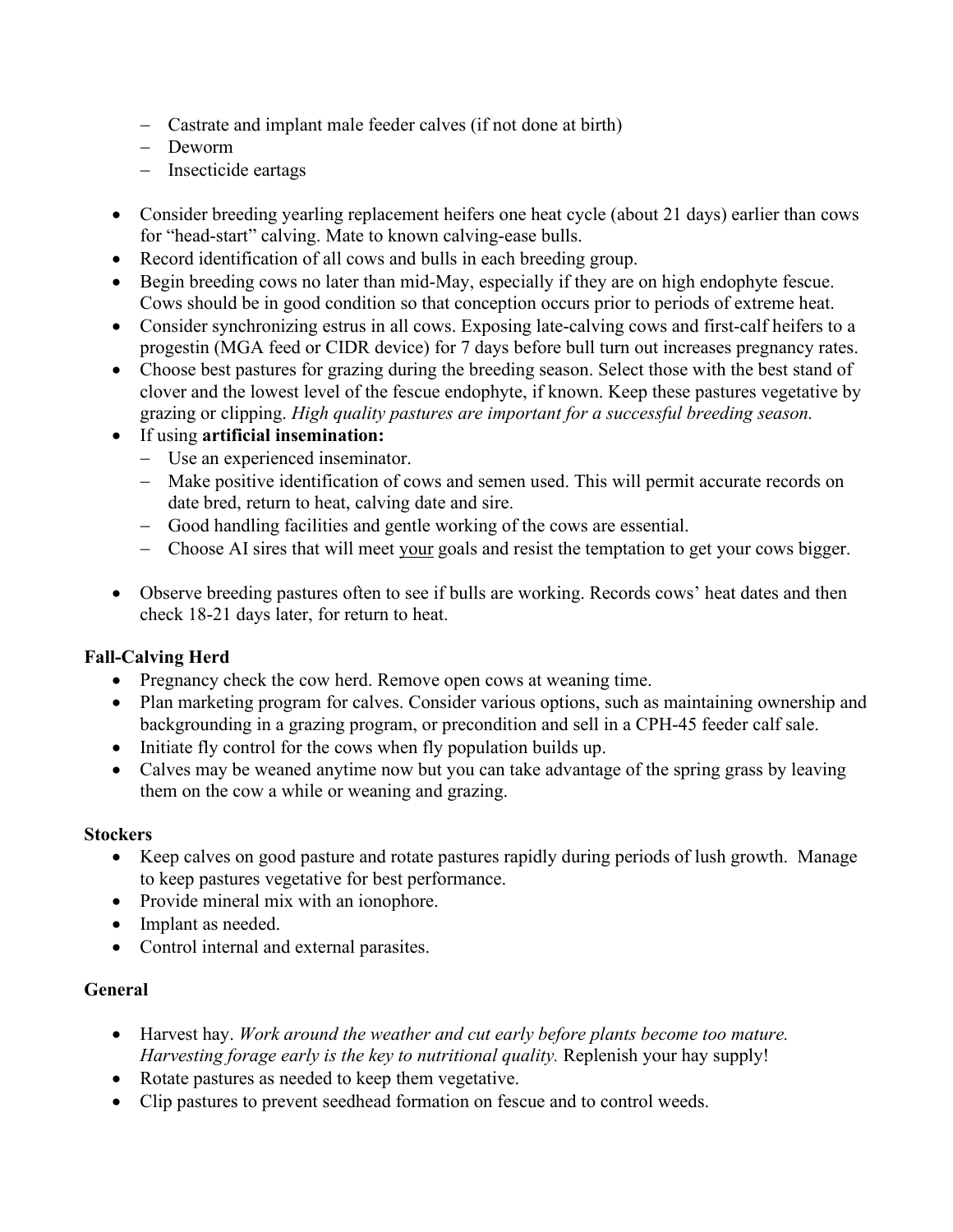• Seed warm season grasses this month.

## **Recent and Upcoming On-line Beef Education Opportunities** *Beef IRM Team, University of Kentucky*

| <b>Beef Minutes</b>             | Using Ultrasound to Assess Backfat and Marbling – Dr. Katie VanValin<br>Pregnancy Diagnosis in Cattle – Dr. Les Anderson<br>Utilizing Annual Ryegrass - Dr. Chris Teutsch                                                                                                                                                                                                           |
|---------------------------------|-------------------------------------------------------------------------------------------------------------------------------------------------------------------------------------------------------------------------------------------------------------------------------------------------------------------------------------------------------------------------------------|
| <b>Beef Bits Podcast</b>        | <i>Episode 13. Mississippi to Kentucky Freezer Beef</i> – Dr. Lehmkuhler with<br>guests Dr. Katie Van Valin and Dr. Daniel Rivera (Mississippi State<br>University)<br>Episode 14. Fermentable Forages - Dr. Lehmkuhler with guest Dr.<br>Jimmy Henning.<br><i>Episode 15. Retaining for Knowledge – Dr. Lehmkuhler with guests Doug</i><br>Shepherd, Matt Adams, and Kevin Laurent |
| Reaching Out While<br>Locked In | April 6. Playing the Long Game with Reproductive Management $-$ Dr.<br>Justin Rhinehart, Associate Professor, University of Tennessee<br>April 20. Risk Management Strategies for the 2021 Market – Dr. Kenny<br>Burdine and Dr. Josh Maples (Mississippi State University)                                                                                                         |

The UK Beef IRM team is pleased to announce that the *updated and current* version of ID-108: *The Kentucky Beef Book***,** can now be viewed electronically at the link provided below. It is our intent that providing an electronic version of this publication will allow for easy access to a wealth of knowledge relating to cattle production in Kentucky. To view or download this publication (ID-108: *The Kentucky Beef Book)* visit [http://www2.ca.uky.edu/agc/pubs/ID/ID108/ID108.pdf.](https://nam04.safelinks.protection.outlook.com/?url=http%3A%2F%2Fwww2.ca.uky.edu%2Fagc%2Fpubs%2FID%2FID108%2FID108.pdf&data=04%7C01%7Cbenjamin.crites%40uky.edu%7Cc5522d1141dd45ba45ad08d8ee22b3ce%7C2b30530b69b64457b818481cb53d42ae%7C0%7C0%7C637521180093252784%7CUnknown%7CTWFpbGZsb3d8eyJWIjoiMC4wLjAwMDAiLCJQIjoiV2luMzIiLCJBTiI6Ik1haWwiLCJXVCI6Mn0%3D%7C1000&sdata=kxNCFOmAhuUUBrGmx%2Bm2T3DUSTxaS5%2F2POlghkrPW4s%3D&reserved=0) Additionally, a full listing of all Beef Extension Publications can be viewed at the following link: [http://afs.ca.uky.edu/beef/publications.](http://afs.ca.uky.edu/beef/publications)

To access this and other excellent beef educational content, visit our Facebook Page (facebook.com/KyBeefIRM) and/or on the Department of Animal & Food Science YouTube page [\(https://www.youtube.com/channel/UCu4t18Zo2E\\_4\\_DBBELPjPMg\)](https://www.youtube.com/channel/UCu4t18Zo2E_4_DBBELPjPMg). Subscribe to the AFS YouTube page and click the notifications bell to receive a notification whenever we publish new beef education content. Beef Bits can also be accessed on the podcast website [\(https://www.podbean.com/media/share/pb-meqic](https://www.podbean.com/media/share/pb-meqic-e6f8f1?utm_campaign=u_share_ep&utm_medium=dlink&utm_source=u_share)[e6f8f1?utm\\_campaign=u\\_share\\_ep&utm\\_medium=dlink&utm\\_source=u\\_share\)](https://www.podbean.com/media/share/pb-meqic-e6f8f1?utm_campaign=u_share_ep&utm_medium=dlink&utm_source=u_share).

#### **Piecing the puzzle together to get the cows fed** *Dr. Katie VanValin, Assistant Extension Professor, University of Kentucky.*

I like to think about feeding the cowherd like a puzzle. The puzzle pieces are things like stage of production, performance goals, available (and economical) feed ingredients, labor resources, equipment, and even the time of year. As a nutritionist, I could take any number of feed ingredients and piece together a ration, but if it doesn't fit with the other pieces of the puzzle, it will not benefit the producer or their cattle.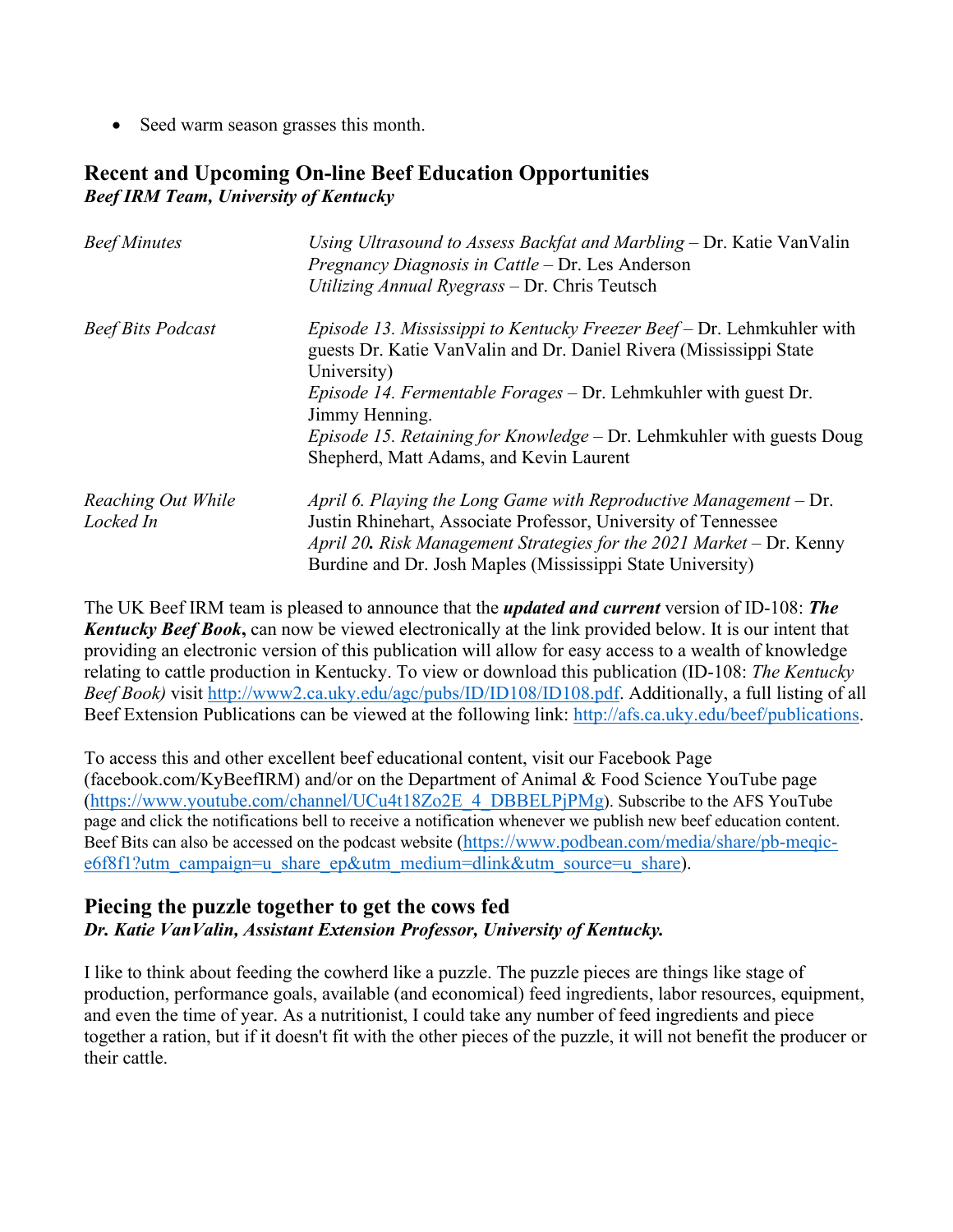Whether you are starting from scratch and just getting into the cattle business, or perhaps you've been at this for quite some time, I think it is essential to evaluate the puzzle every once in a while. Is there a more manageable, or perhaps better way to solve the puzzle? When we start thinking about a small part of our operation, like feeding the cows as just one piece of the larger puzzle, we start moving to a more holistic or systems approach.

Let me give an example of what I am talking about here. In my example, we have about 200 fall calving cows that calve from late August through October. During calving, cows graze cool-season pastures and eventually move to hay and a supplement to meet the lactating cows' energy and protein requirements. There is limited opportunity to stockpile fescue for later grazing in this system. We also have somewhat limited hay ground available but can feed corn silage. So, from January to march, the cows (and their calves) receive corn silage with some added protein, which must be fed 7-days a week. Once the silage runs out, we move back to a hay-based system until grass is available in the spring. This system doesn't sound too bad at face value, and I suspect that this hypothetical producer can maintain adequate body condition on the cows and wean a pretty good calf in the spring.

However, if we take a step back and start digging in a litter deeper, some changes could be made using existing pieces that might make this system work with fewer "puzzle pieces" (think supplemental feed and added inputs). What if we fed the most energy-dense feed (corn silage) to cows when they had the greatest energy demand (early lactation)? Now corn silage is provided during the fall instead of winter. The producer and the cows can work with mother nature (and her mud) instead of against her. Another bonus is the opportunity to stockpile fescue that can be strip grazed after feeding corn silage. The herd will still need hay to carry them through to spring. However, the amount of hay required decreased with the addition of stockpiled fescue. Furthermore, supplement costs may also be decreased since now cows are being supplemented to meet lower energy and protein requirements.

I always say there is no one size fits all approach to cattle production, and your puzzle most likely does not need to look just like your neighbors. So I'll leave you with a challenge to take some time and think about whether your puzzle pieces are working to their greatest potential to meet the goals of your cow herd.

# **Don't Forget a Breeding Soundness Exam**

## *Dr. Les Anderson, Extension Professor, University of Kentucky*

The spring breeding season is here and hopefully your herd is prepared. One key management tool we can use to reduce the risk of pregnancy failures is getting a breeding soundness examination in your bulls. A breeding soundness examination is done by a veterinarian, costs \$50-100, and is a producer's only method to assess the breeding capability of their herd sire(s). Breeding soundness exams accurately determine bulls who cannot produce normal sperm cells and bulls who are no longer capable of breeding cows due to injury or a physical ailment. Breeding soundness exams should be done about 30-45 days before the breeding season to allow enough time to purchase a replacement bull. If you haven't gotten your bulls checked yet, call your herd veterinarian and set up an appointment. Breeding soundness exams are like an "insurance policy" on your bull. It costs a little money, but you can't afford the risk of turning out an infertile bull.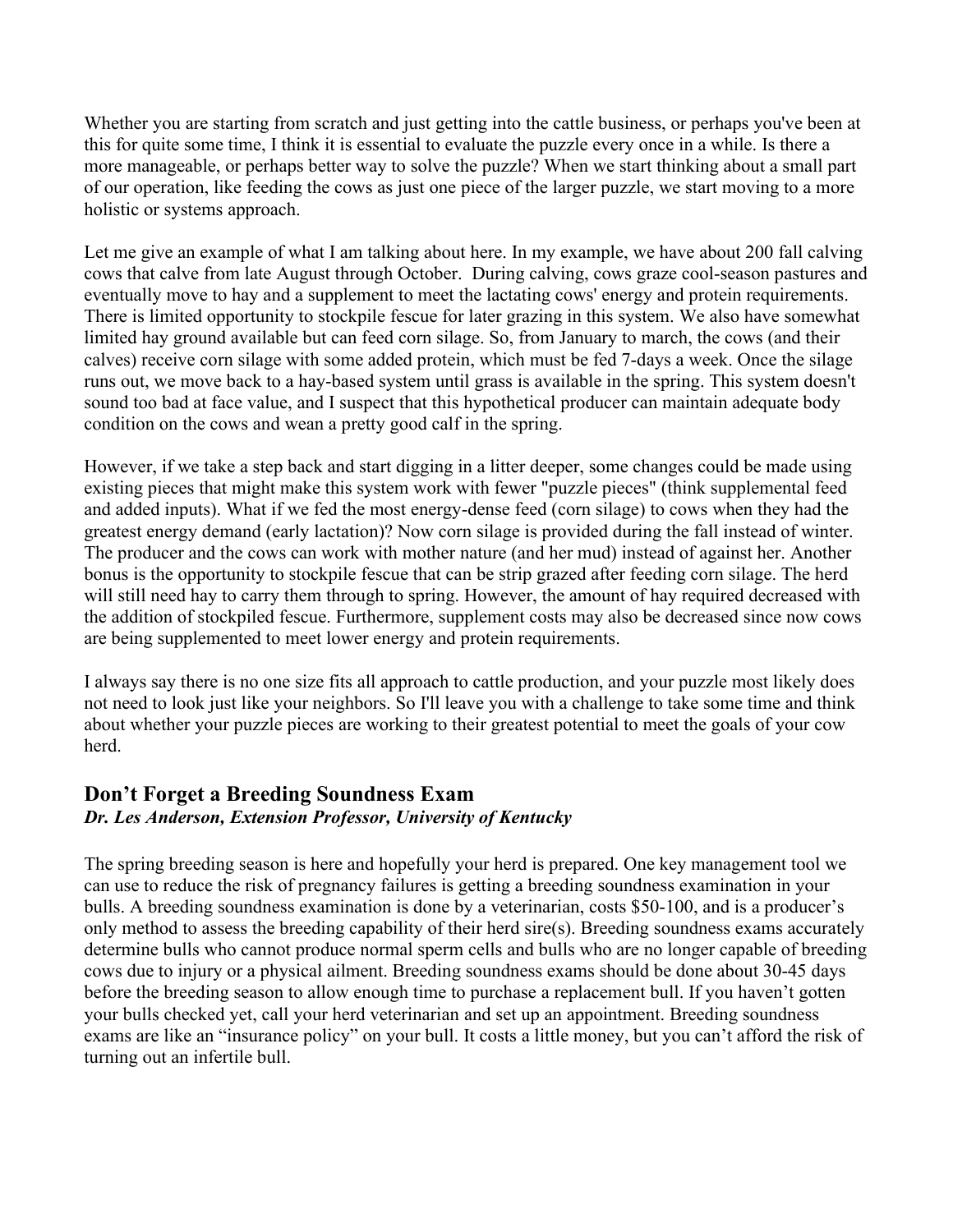**The Do's and Don'ts of Submitting a Dead Animal for Necropsy to a Veterinary Diagnostic Laboratory**

*Dr. Michelle Arnold, Ruminant Extension Veterinarian, University of Kentucky Veterinary Diagnostic Lab*



UK Veterinary Diagnostic Laboratory Useful links: Home page [http://vdl.uky.edu](http://vdl.uky.edu/) Directions: <http://vdl.uky.edu/LaboratoryServices/Location.aspx> Hours of Operation and Holiday Schedule:<http://vdl.uky.edu/HoursofOperationHolidays.aspx> Accession (Submission) Form:<http://vdl.uky.edu/portals/0/documents/UKVDLAccessionForm.pdf> Feed and Forage Sample Collection Guidelines: [http://vdl.uky.edu/LaboratoryServices/Sections/Toxicology/Feedsandforagesspecimencollectionguidelin](http://vdl.uky.edu/LaboratoryServices/Sections/Toxicology/Feedsandforagesspecimencollectionguidelines.aspx) [es.aspx](http://vdl.uky.edu/LaboratoryServices/Sections/Toxicology/Feedsandforagesspecimencollectionguidelines.aspx)

Sickness and death loss of farm animals is an unavoidable consequence of owning them. Whether it is one animal that dies unexpectedly or multiple animals developing symptoms of disease over a short span of time, most producers want to know the reason, the best effective treatment and how to prevent it. The local veterinarian should be the first person contacted to examine any sick animals and determine an appropriate treatment. The earlier the veterinarian is contacted in the disease process, the better the chance of instituting an effective therapy. However, in cases of sudden death or when disease appears to be spreading or in cases where treatment is ineffective, a veterinary diagnostic laboratory can help make a diagnosis and assist in development of a plan for treatment and control based on test results. The UK Veterinary Diagnostic Laboratory in Lexington (Web: [http://vdl.uky.edu\)](http://vdl.uky.edu/) and the Breathitt Veterinary Center in Hopkinsville (Web:<https://breathitt.murraystate.edu/> ) are both full service laboratories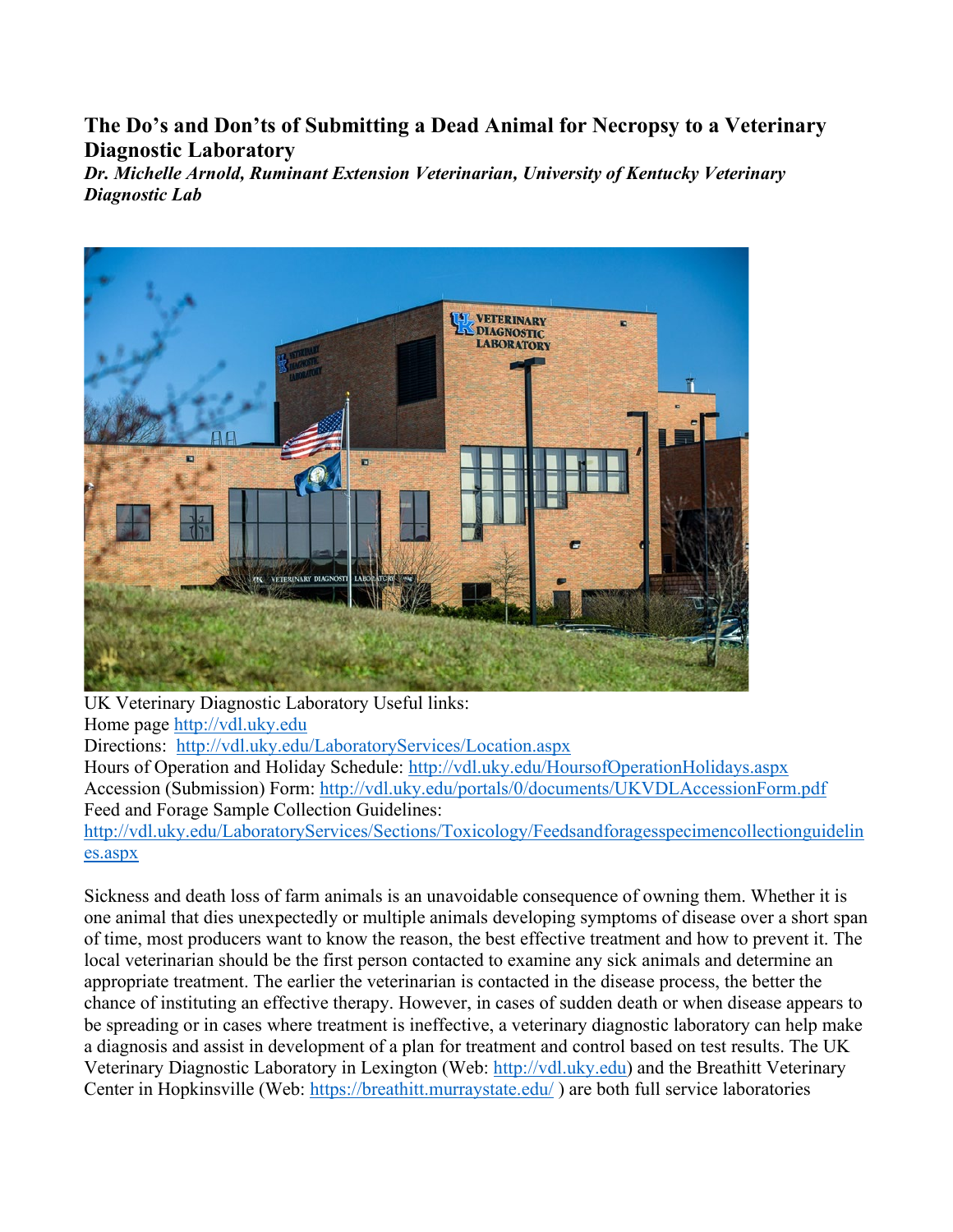serving the veterinarians and producers across the Commonwealth of Kentucky. Their websites contain complete, up-to-date access to all services offered as well as hours of operation, location, forms, and all other pertinent information. To save valuable time and money, if there are any questions, call the laboratory ahead of time. A phone call to the lab prior to leaving the farm is never a bad idea to avoid any unforeseen circumstances.

| Do's    | Don'ts                                                                                                                                                                                                                                                                                    |                                                                                                                                                                                                                    |  |  |
|---------|-------------------------------------------------------------------------------------------------------------------------------------------------------------------------------------------------------------------------------------------------------------------------------------------|--------------------------------------------------------------------------------------------------------------------------------------------------------------------------------------------------------------------|--|--|
|         |                                                                                                                                                                                                                                                                                           |                                                                                                                                                                                                                    |  |  |
| $\circ$ | Do call the laboratory prior to<br>leaving the farm to avoid any<br>unforeseen circumstances                                                                                                                                                                                              | Do not bring live animals to the lab<br>$\circ$<br>because euthanasia services are not<br>offered                                                                                                                  |  |  |
| $\circ$ | Do bring dead animals to the lab<br>within 24 hours after death, the<br>sooner the better, for the best chance<br>at an accurate diagnosis                                                                                                                                                | If euthanasia is performed prior to<br>$\circ$<br>submission, do not damage the brain<br>if the animal has symptoms of rabies<br>or other neurologic problem                                                       |  |  |
| $\circ$ | If timely submission to a diagnostic<br>laboratory is not possible, the herd<br>veterinarian can perform a "field"<br>necropsy and take the necessary<br>samples to send to the lab.                                                                                                      | Do not arrive at the lab after-hours<br>$\Omega$<br>with a dead animal without prior<br>approval because there is no 24-hour<br>service available to unload and place<br>the animal in the cooler                  |  |  |
| $\circ$ | Do compile a complete "history"<br>which is simply a snapshot of what<br>the situation is on the farm, making<br>sure to note anything out of the<br>ordinary. Pictures and videos are<br>worth a thousand words and can<br>easily be added to the case by the<br>staff at the laboratory | Once the animal is submitted, do not<br>$\circ$<br>expect answers immediately. Some<br>diseases are easily recognized but<br>others are more challenging and<br>require additional tests to diagnose<br>correctly. |  |  |
| $\circ$ | In cases of multiple death loss, do<br>send more than one animal as it<br>increases the odds of finding the<br>cause and to ensure they died from<br>the same problem                                                                                                                     | In cases where a diagnosis is not<br>$\circ$<br>found, do not consider it a waste of<br>time and money because many<br>diseases may be ruled out with<br>negative test results.                                    |  |  |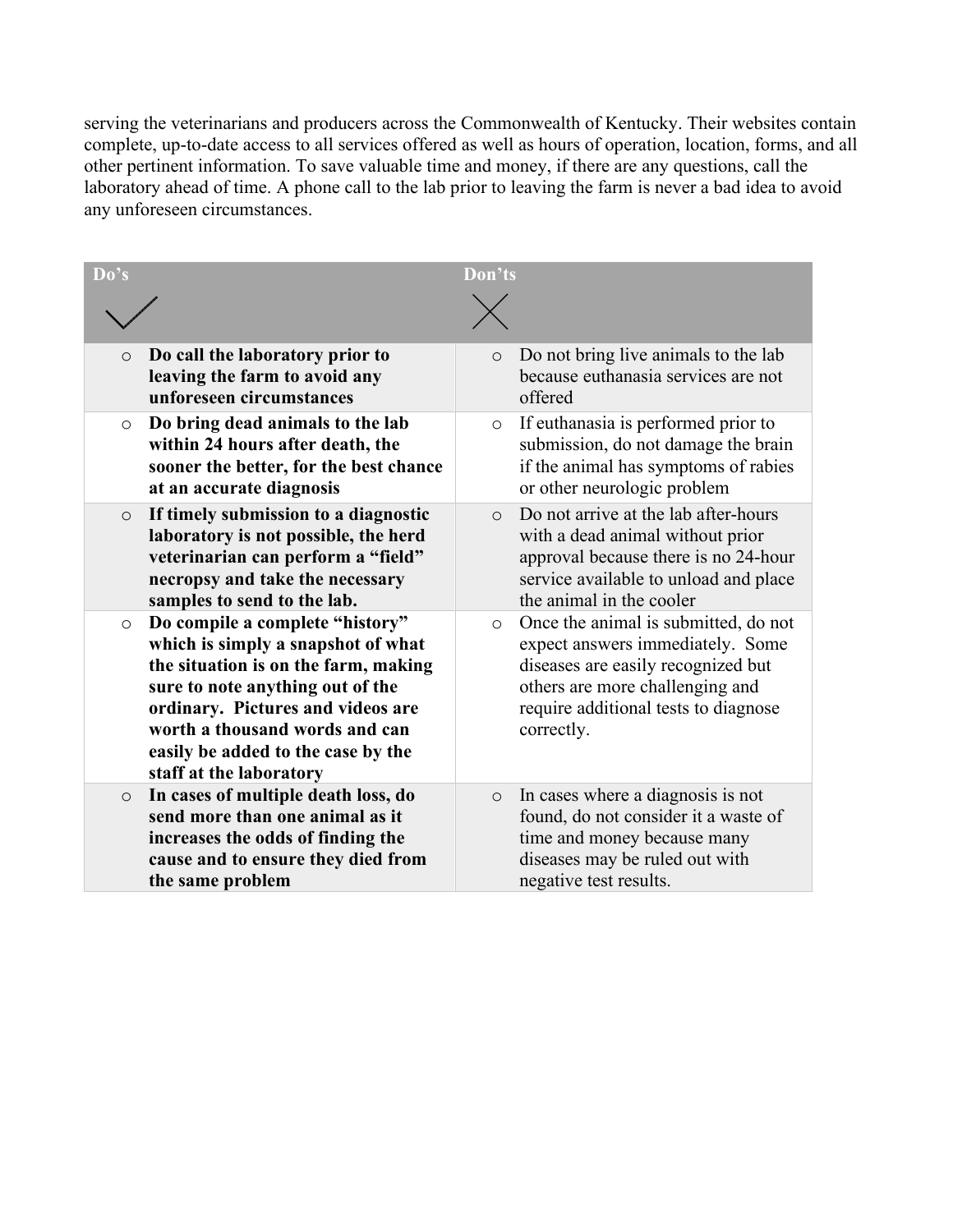**When you go to the lab, be prepared with as much information as possible to help guide the investigation.**



| <b>Description of Animal and Herd</b> |                                                 |         |                                                                                       |
|---------------------------------------|-------------------------------------------------|---------|---------------------------------------------------------------------------------------|
| $\circ$                               | A full description of this animal               |         | Description of the diet currently being fed<br>o Include what type of feed (grain) if |
|                                       | (breed, age, sex).                              |         | offered and how much is consumed,                                                     |
| $\circ$                               | If female, was she pregnant and did             |         | all types of forage available (hay/                                                   |
|                                       | she have a calf on her?                         |         | pasture/silage/baleage), and any tubs,                                                |
|                                       | Was this animal raised on the farm              |         | trace mineral or salt available.                                                      |
| $\circ$                               |                                                 |         |                                                                                       |
|                                       | or purchased?                                   | $\circ$ | Bring any feed and mineral tags or                                                    |
| $\circ$                               | If purchased, when and where?                   |         | take pictures of labels from the bag.                                                 |
| $\circ$                               | Also, a description of the herd.                | $\circ$ | Note any recent changes to the diet                                                   |
|                                       | How many cattle on the farm, how                |         | and when the changes were made. For                                                   |
|                                       | many in the group this animal came              |         | example, have the cattle been without                                                 |
|                                       | from and how many deaths have                   |         | salt or mineral and were just given a                                                 |
|                                       | occurred in that group over what                |         | new bag? Have they just rotated onto a                                                |
|                                       | period?                                         |         | new pasture? Is water source a pond,                                                  |
| $\circ$                               | Know recent vaccination history.                |         | creek, or stock tank? If it is a tank, is it                                          |
|                                       | What was given and when?                        |         | city water, well water or pond/creek                                                  |
|                                       |                                                 |         | water?                                                                                |
|                                       |                                                 | $\circ$ | If a feed, forage, or water-related                                                   |
|                                       |                                                 |         | problem is suspected, do bring                                                        |
|                                       |                                                 |         | samples of those, too.                                                                |
|                                       |                                                 |         |                                                                                       |
|                                       | <b>Description of Disease or Health Problem</b> | $\circ$ | Was a vet contacted and/or treatment                                                  |
| $\circ$                               | When did this problem first begin?              |         | attempted?                                                                            |
| $\circ$                               | Have you ever had a similar                     | $\circ$ | If found dead, when was the last time                                                 |
|                                       | problem on the farm?                            |         | you saw the animal alive?                                                             |
| $\circ$                               | Are any other cattle showing signs              | $\circ$ | Any signs of struggle at the time of                                                  |
|                                       | of illness now?                                 |         | death?                                                                                |
| $\circ$                               | If sick when found, what symptoms               |         |                                                                                       |
|                                       | were observed? Any pictures or                  |         |                                                                                       |
|                                       | videos taken?                                   |         |                                                                                       |
|                                       | <b>Potential Transmission from an Outside</b>   |         |                                                                                       |
| <b>Source</b>                         |                                                 |         |                                                                                       |
| $\circ$                               | Is there recent history of contact              | $\circ$ | Do note when any new additions                                                        |
|                                       | with cattle from other farms?                   |         | joined the herd, including purchased                                                  |
| $\circ$                               | Any fence line contact with                     |         | replacement females, bulls, or sale                                                   |
|                                       | neighbors' animals?                             |         | barn animals.                                                                         |
| $\circ$                               | Are there cats, dogs, rats, and/or              | $\circ$ | Also note if any animals have been on                                                 |
|                                       | wildlife in contact with your herd or           |         | the show circuit and, if so, when they                                                |
|                                       | their feed?                                     |         | returned to the farm.                                                                 |
|                                       |                                                 |         |                                                                                       |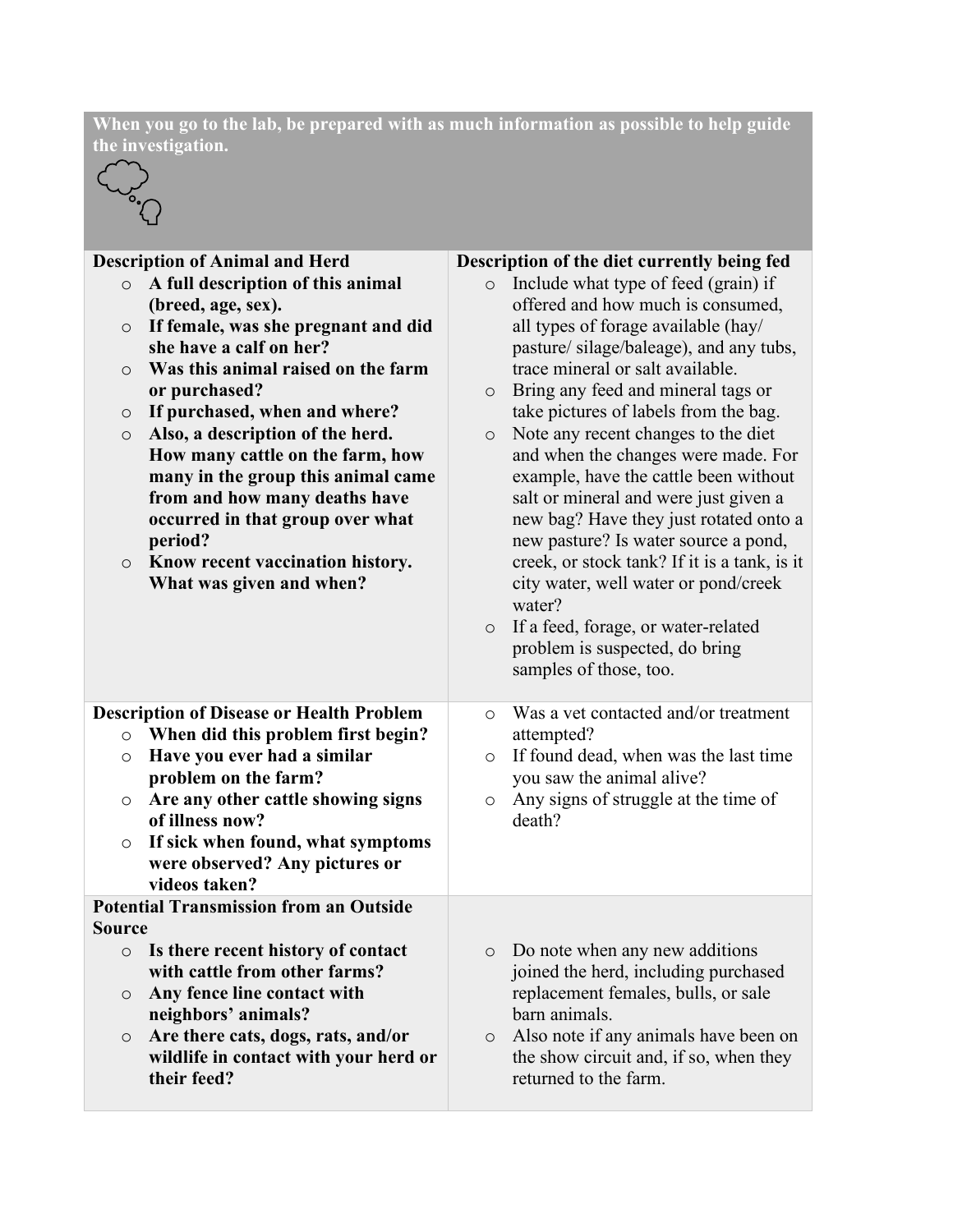**Other Potential Problem Sources**

- o **Are there any junk piles, burn piles, compost piles, weed or yard trimmings in the pasture?**
- o **Any sheds or old barns accessible to the herd?**
- o **Are their woods available for the cattle to run in?**
- o **Recent pesticide or herbicide use?**
- o Is there a road next to the farm where trash could be thrown over the fence?
- o Any recent bad weather such as flooding, high winds causing down trees, lightning storms?

#### **Opportunities to Manage Price Risk in 2021** *Dr. Kenny Burdine, Livestock Marketing Specialist, University of Kentucky*

When Josh, James, and I put together our spring market outlook article and video in early March, we shared an expectation of improving feeder cattle prices throughout 2021. Similar forecasts have been made by many analysts given an expectation of improving domestic demand and some encouraging export levels to start the year. This same general optimism can be seen in CME© feeder cattle futures prices as deferred months are trading at significant premiums to nearer months. This is not uncommon in the spring of the year, but the magnitude of this carry in 2021 is much larger than usual. James referenced the wide April to September spread in his article [last week.](https://mailchi.mp/4bd787dc5645/cattle-market-notes-weekly-19184768?e=97693da52e) As I write this on April 12, 2021, the August through November feeder cattle futures contracts were trading at a \$14-\$18 premium over the April contract.

The simple way to think about this is that the futures market is expecting heavy feeder cattle prices to increase by \$14-\$18 per cwt between now and the August to November time period. While there is value in that implied forecast, it also speaks of opportunity. From a price risk management perspective, the futures market is giving us an opportunity to capitalize on a much higher price expectation for summer and fall. Cow-calf operators who plan to keep calves through until summer or stocker operators / backgrounders who will be selling heavy feeders this fall, may want to consider what the market is currently offering. Fortunately, there are several ways this can be done.

The first possibility would be to enter into a cash forward contract with a buyer looking to place feeders later in the year. The two parties would agree on a price now for cattle to be delivered at a later date and this expectation of higher prices should be reflected in the contract price. Assuming the contract is binding and enforceable, this strategy eliminates price risk. However, production risk remains a concern if cattle don't perform as expected, fail to reach the agreed upon weight, or if weather conditions necessitate earlier sale of the cattle. While I certainly feel forward contracts are an excellent price risk management tool, they are very limited in much of the South.

Hedging, through the sale of deferred futures contracts, is another way to capitalize on a strong futures market. As an example, a producer who plans to sell cattle in September, may choose to sell a September CME© Feeder Cattle futures contract now in order to have downside price protection. If feeder cattle markets decline between now and September, they can make money on the short futures position, which will offset the loss in value of the cattle they will sell. Producers who choose to implement this strategy need to be certain they have access to considerable capital for margin calls. In a